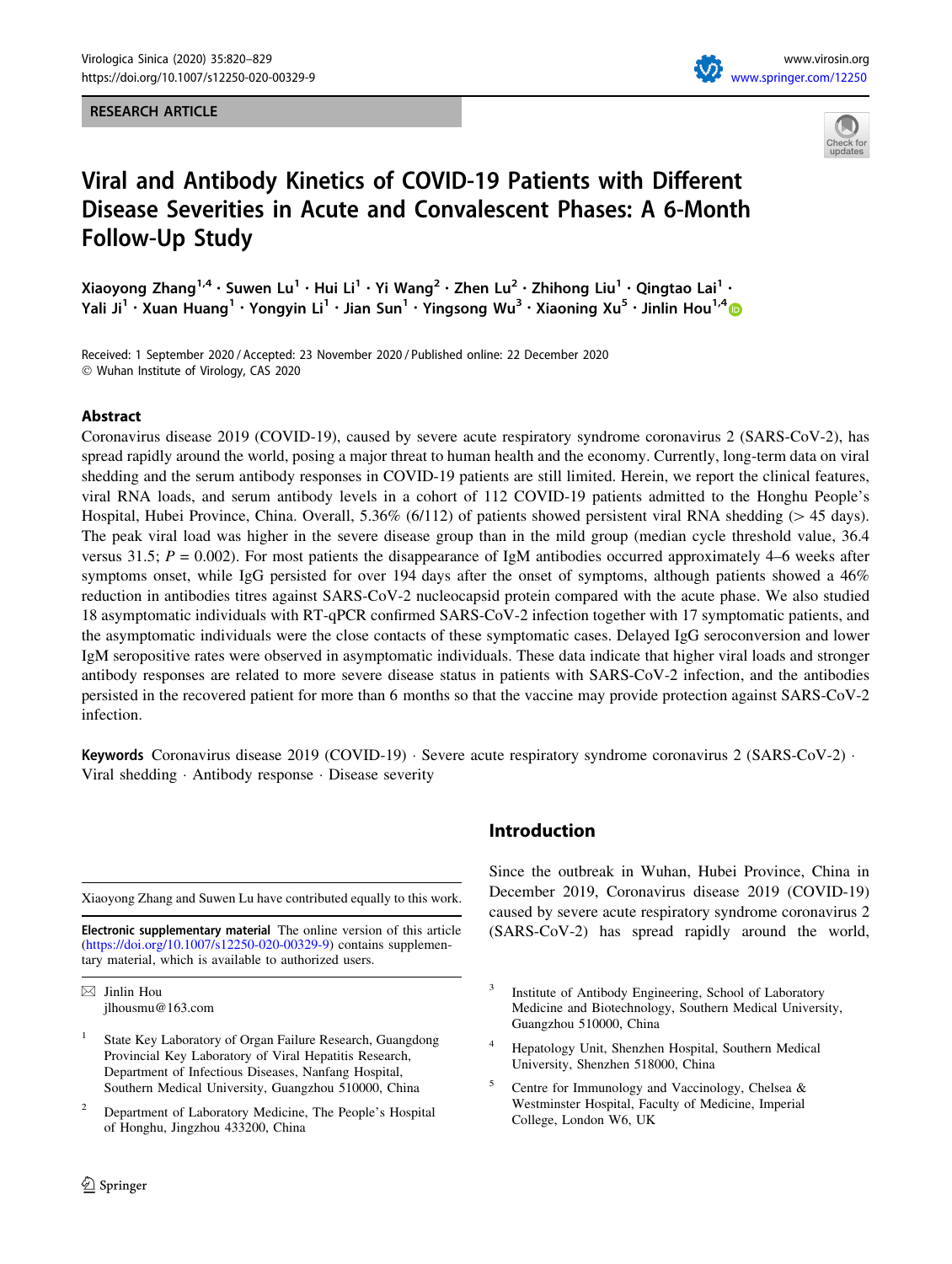resulting in a very high number of infections and deaths, threatening public security, and placing a heavy burden on global healthcare systems and economy (Guan et al. [2020](#page-8-0); Organization [2020b;](#page-9-0) Zheng [2020\)](#page-9-0). Although it is less virulent than Middle East respiratory syndrome coronavirus (MERS-CoV) and severe acute respiratory syndrome coronavirus (SARS-CoV), a greater number of infections and deaths have been caused by SARS-CoV-2 because of its higher transmissibility (Cheng et al. [2007;](#page-8-0) Chan et al. [2015;](#page-8-0) Li Q et al. [2020](#page-9-0)). Unfortunately, to date, there are no specific antiviral drugs or licensed vaccines for COVID-19, and isolation is the most effective way to control the spread of infection (Skurnik et al. [2020\)](#page-9-0). Therefore, serial data on viral RNA dynamics and antibody responses in COVID-19 patients are urgently needed to guide the management of the pandemic and the development of antiviral therapies and vaccines.

Although there has been research on the kinetics of viral shedding and antibody responses during SARS-CoV-2 infection, the data are limited by the short monitoring period (around 40 days) (Long et al. [2020a](#page-9-0), [b;](#page-9-0) Okba et al. [2020;](#page-9-0) To et al. [2020;](#page-9-0) Zhao et al. [2020](#page-9-0)). As such, long-term changes in antibody profiles in cases of SARS-CoV-2 infection and how long these antibody responses will maintained remain unknown. In order to gain a greater understanding of viral shedding and the immune response in humans following SARS-CoV-2 infection, here we described the long-term profile of viral nucleic acid shedding in respiratory tract and the longitudinal antibody response against the nucleocapsid protein (NP) and the surface spike protein receptor-binding domain (RBD) of SARS-CoV-2 in 112 patients admitted to the Honghu People's Hospital, Hubei Province, China. Besides, 18 asymptomatic individuals together with 17 symptomatic COVID-19 patients were also included in our study, and the asymptomatic individuals were the close contacts of these 17 symptomatic cases.

# Materials and Methods

# Patients

A total of 112 patients who were diagnosed by real-time quantitative PCR (RT-qPCR) testing between January and March 2020 and admitted to Honghu People's Hospital, Hubei Province were included in this retrospective cohort study. These patients were followed up biweekly until 80-days post onset. Throat swabs and serum samples were collected for viral load monitoring and measurement of antibody levels, respectively. Demographic information and clinical examination results were obtained from the electronic medical records. The diagnosis of COVID-19

and evaluation of disease severity is based on the 6th edition of the New Coronavirus Pneumonia Prevention and Control Program released by the National Health Commission of the People's Republic of China ([2020\)](#page-9-0). As described, SARS-CoV-2 infection was diagnosed based primarily on clinical manifestations, chest computerized tomography, and detection of viral nucleic acid in respiratory tract swab samples by RT-q PCR, which is currently the gold standard diagnostic test. Patients presenting with fever, mild clinical symptoms, or mild pneumonia by chest imaging were defined as mild cases, while severe cases were those with respiration rate  $\geq 30$  times/min, blood oxygen saturation  $\leq 93\%$  in the resting state, arterial partial pressure of oxygen/fraction of inspiration oxygen  $\leq 300$  mmHg, or chest imaging showing  $> 50\%$ lesion progression within 24–48 h. The date of symptoms onset was set as the day that fever, cough, chills, dizziness, headache, or fatigue appeared.

In late July, we conducted another round of follow-up in which 54 convalescent patients participated. The follow-up time ranged from 158 to 194 days post onset of symptoms. Serum samples were collected for antibodies measurement.

Additionally, 18 individuals who were confirmed to be infected with SARS-CoV-2 by RT-qPCR but did not show any signs or symptoms and had normal chest imaging were included in the analysis together with 17 symptomatic COVID-19 patients, and the asymptomatic individuals were the close contacts of these 17 symptomatic cases.

### SARS-CoV-2 RNA Measurement

SARS-CoV-2 RNA load in throat swabs was measured by RT-qPCR using primers and probes targeting the NP and the open reading frame1b genes of SARS-CoV-2 according to the World Health Organization (WHO) guidelines (Organization [2020a\)](#page-9-0). Specimens with cycle threshold values (Ct)  $<$  40 were considered positive; Ct  $>$  40 was assigned a value of 40. The diagnostic criteria were according to the recommendations of the National Institute for Viral Disease Control and Prevention in China (China. [2020](#page-9-0)).

## Serology Testing

IgM and IgG antibodies against SARS-CoV-2 NP and RBD were detected using enzyme-linked immunosorbent assay (ELISA) kits (Guangzhou Darui Biotechnology Co., Guangzhou, China) according to the manufacturer's instructions. Briefly, these assays employed the quantitative sandwich enzyme immunoassay technique. Serum samples were diluted at 1:100 and added to 96-well polystyrene microplates coated with recombinant SARS-CoV-2 protein antigens, followed by secondary antibody labelled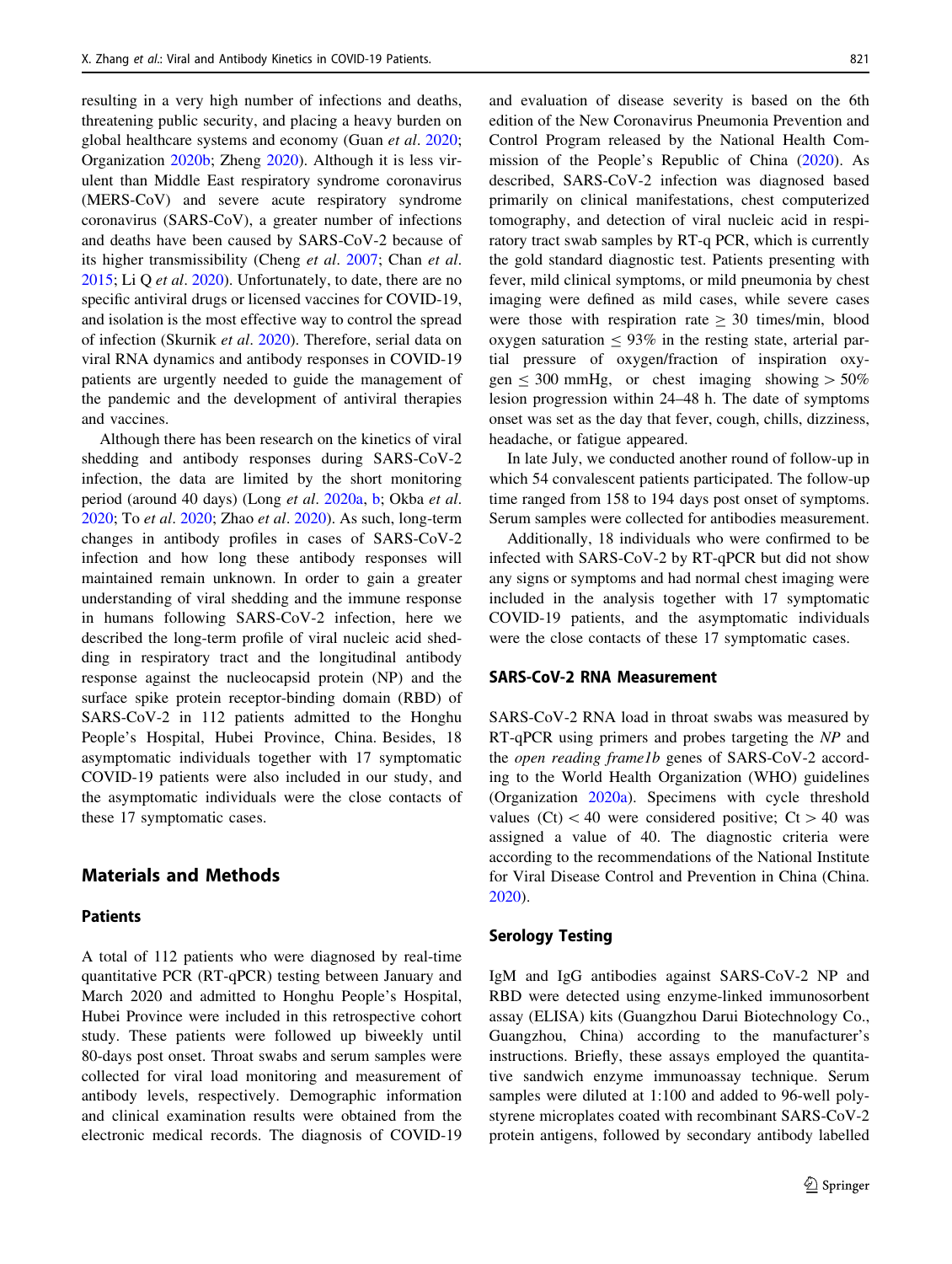with the conjugate. The optical density (OD) at 450 nm of each well was measured to quantify the amount of antibody in the serum sample. Positivity was determined based on the manufacturer's recommended cutoff values of 0.4 for IgM and 0.3 for IgG. The total binding IgG and IgM antibodies against SARS-CoV-2 NP in serum were measured by a chemiluminescence microparticle immunoassay (CIMA). Antibody levels were expressed as the ratio of the chemiluminescence signal over the cut-off value (S/CO). A S/CO value of  $> 1.0$  was considered positive.

## Statistical Analysis

Prism v8.0 (GraphPad, La Jolla, CA, USA) and SPSS v26.0 (SPPS Inc, Chicago, IL, USA) were used for statistical analyses. Statistical comparisons between groups were performed using the Mann–Whitney U test for continuous variables, and the  $\chi^2$  test for categorical variables. Correlations were assessed using a Spearman's Rank correlation coefficient (r). All tests were 2-sided, and P values  $\lt 0.05$ were considered statistically significant.

# Results

## Demographic and Clinical Characteristics of the Study Population

Of the 112 patients confirmed as positive for SARS-CoV-2 infection between January and March 2020, 87 (77.7%) were mild cases and 25 (22.3%) were severe. The demographic and clinical characteristics of each group are summarized in Table [1.](#page-3-0) The median age of the severe group was older than the mild group (median age, 65 vs 50 years,  $P < 0.001$ ), and showed a tendency for higher male-to-female ratio (68.0% vs 51.7%,  $P = 0.176$ ). Fever (76.8%) was the most common symptom among the 112 patients, followed by dry cough (54.5%), fatigue (33.0%), and shortness of breath (19.6%). Significantly higher proportions of patients in the severe disease group experienced fatigue (52.0% vs 27.6%,  $P = 0.030$ ), chill (24.0% vs 5.8%,  $P = 0.015$ ), and palpitation (20.0% vs 3.5%,  $P = 0.013$ , and showed greater abnormalities in biochemical indices at the time of admission than the milder patients group, including higher levels of C-reactive protein (51.57 vs 6.27 mg/L,  $P < 0.001$ ), p-dimer (1.09 vs 0.7 mg/L,  $P = 0.033$ ), and lactate dehydrogenase (306 vs 226.5 U/L,  $P = 0.003$ ). Leukocyte and neutrophil counts were higher in the severe group than in the mild group  $(7.26 \times 10^9 \text{ vs } 5.48 \times 10^9/\text{L}, P = 0.016 \text{ and } 5.72 \times 10^9$ vs 3.33  $\times$  10<sup>9</sup>/L, *P* < 0.001, respectively), while the lymphocyte count was lower  $(0.93 \times 10^9 \text{ vs } 1.35 \times 10^9/\text{L})$ ,  $P = 0.003$  in patients with more severe disease.

### SARS-CoV-2 RNA Dynamics

We collected 1065 throat swabs from 112 COVID-19 patients for viral load monitoring (mean of 9.5 throat specimens per patient). The median of viral RNA following-up time was 57 days (interquartile range [IQR], 49–63.75 days), and the longest was 80 days. The temporal profile of the viral load for all patients is shown (Fig. [1A](#page-4-0), [1](#page-4-0)B). The peak viral load in throat swabs was significantly higher in the severe group than in the mild group but did not differ by sex and showed no correlation with age (Fig. [1C–1](#page-4-0)E). The median duration of viral shedding was 15 days (IQR, 9–27 days). In five patients (4.5%; four mild and one severe case), viral RNA had turn negative for two consecutive tests and then recurrence occurred 45 days after the initial symptom onset. In another patient with mild disease, viral RNA was detected by RT-qPCR up to 45 days after symptom onset.

## Antibody Response Against SARS-CoV-2 NP and RBD

Longitudinal antibody responses were evaluated in our cohort. A total of 474 serum samples were obtained from the 112 patients (mean of 4.23 serum specimens per patient). These patients were followed up biweekly up to 80-days post disease onset. IgM and IgG antibodies against SARS-CoV-2 NP were detected by ELISA. To further understand the correlation between antibody responses to SARS-CoV-2 and clinical parameters, the antibody responses were stratified according to sex, age, and disease severity (Fig. [2A](#page-5-0)). Overall, the levels of IgM antibodies varied in the two groups, while there was no significant difference in IgG levels when patients were stratified according to sex, disease severity, and age. Anti-NP IgM levels peaked at the first 2 weeks after symptom onset and decreased steadily thereafter, and were undetectable in most patients after 4–6 weeks. Compared to females, male patients had significantly higher serum anti-NP IgM level; and the anti-NP IgM level was higher in older patients and the severe patients group compared to the younger group and the mild disease group, respectively, but the differences were not statistically significant. Anti-RBD IgM level reached its peak at 3–4 weeks post disease onset, which occurred later than anti-NP IgM level.

We then evaluated the seropositive rates of anti-NP IgM and IgG antibodies based on the number of days after symptom onset (Fig. [2B](#page-5-0); Supplementary Table S1). The positivity rate for IgM peaked in the second week with 86.49% and declined steadily afterward. The seroconversion rate of anti-NP IgG was 69.2% in the first week after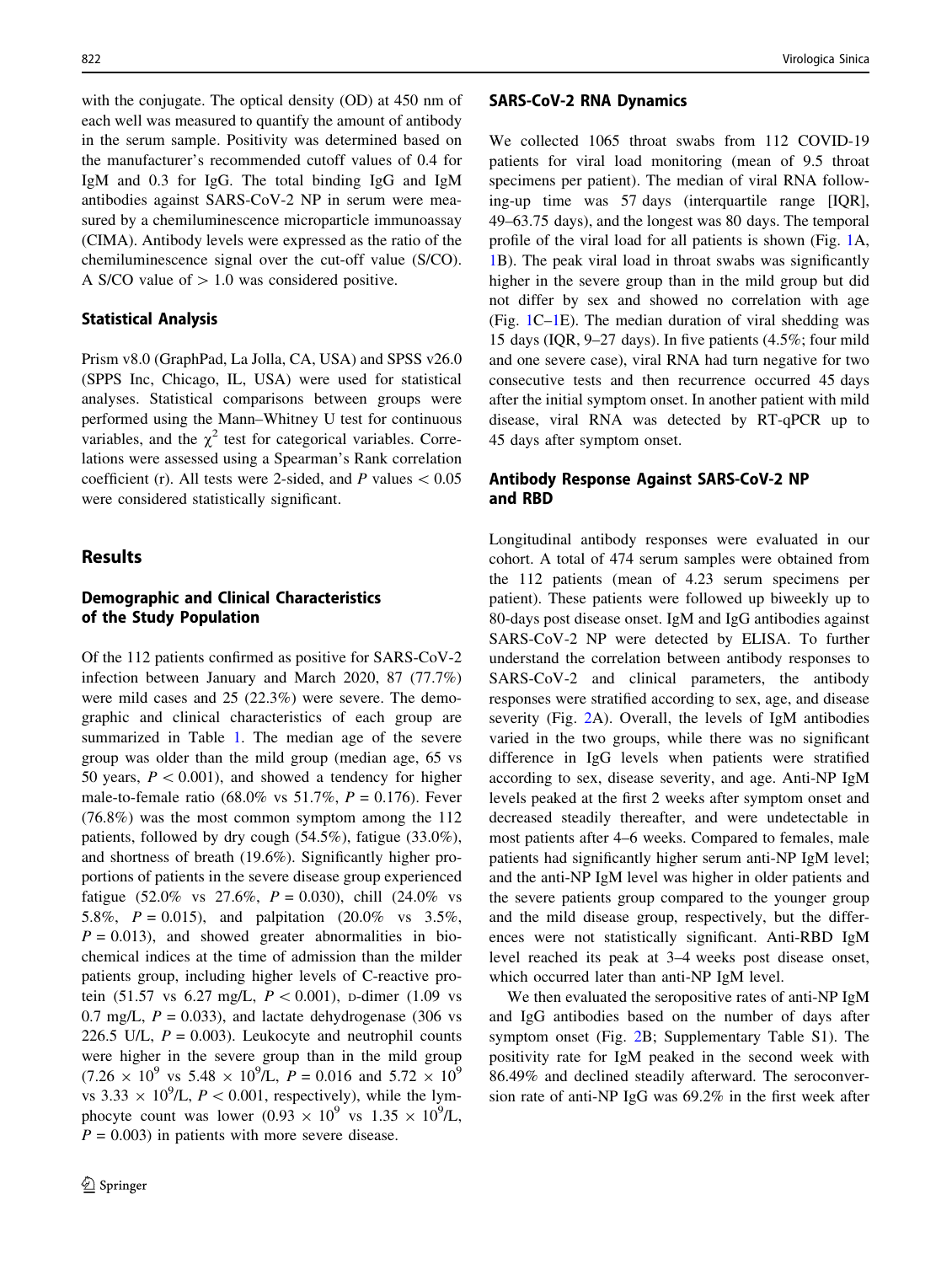<span id="page-3-0"></span>

|  | Table 1 Clinical characteristics of COVID-19 patients. |  |  |
|--|--------------------------------------------------------|--|--|
|--|--------------------------------------------------------|--|--|

|                                                            | Total $(n = 112)$      | Mild $(n = 87)$        | Severe $(n = 25)$       | $P$ value  |
|------------------------------------------------------------|------------------------|------------------------|-------------------------|------------|
| Age, years                                                 | 54 (40.25-66)          | $50(38-64)$            | $65(52-75.5)$           | $<0.001*$  |
| Male                                                       | 62 (55.36%)            | 45 (51.72%)            | 17 (68.00%)             | 0.176      |
| Onset of symptoms to                                       |                        |                        |                         |            |
| Hospital admission, days                                   | $7(2.25-13)$           | $9(3-13)$              | $6(1-8)$                | 0.064      |
| RNA confirmation, days                                     | $7(3-12)$              | $9(3-14)$              | $5(2-7.5)$              | $0.004*$   |
| Signs and symptoms                                         |                        |                        |                         |            |
| Fever (temperature $\geq$ 37.3 °C)                         | 86 (76.79%)            | 66 (75.86%)            | 20 (80.00%)             | 0.792      |
| Chest tightness                                            | 17(15.18%)             | 11 $(12.64\%)$         | $6(24.00\%)$            | 0.205      |
| Night sweats                                               | 2(1.79%)               | $1(1.15\%)$            | 1 $(4.00\%)$            | 0.398      |
| Shortness of breath                                        | 22 (19.64%)            | 15 (17.24%)            | $7(28.00\%)$            | 0.259      |
| Chill                                                      | 11 $(9.82\%)$          | 5(5.75%)               | $6(24.00\%)$            | $0.015*$   |
| Fatigue                                                    | 37 (33.04%)            | 24 (27.59%)            | 13 (52.00%)             | $0.030*$   |
| Dry cough                                                  | 61 $(54.46\%)$         | 50 (57.47%)            | 11 (44.00%)             | 0.261      |
| Vomiting                                                   | 3(2.68%)               | $2(2.30\%)$            | 1 $(4.00\%)$            | 0.535      |
| Anorexia                                                   | 17(15.18%)             | 10(11.49%)             | $7(28.00\%)$            | 0.058      |
| Palpitation                                                | $8(7.14\%)$            | $3(3.45\%)$            | $5(20.00\%)$            | $0.013*$   |
| Myalgia                                                    | 3(2.68%)               | $1(1.15\%)$            | $2(8.00\%)$             | 0.125      |
| Dyspnoea                                                   | 15 (13.39%)            | 11 $(12.64\%)$         | 4 $(16.00\%)$           | 0.740      |
| Expectoration                                              | 16 (14.29%)            | 13 (14.94%)            | $3(12.00\%)$            | 1.000      |
| Pharyngalgia                                               | $9(8.04\%)$            | $9(10.34\%)$           | $0(0.00\%)$             | 0.204      |
| Diarrhoea                                                  | $8(7.14\%)$            | $7(8.05\%)$            | 1 $(4.00\%)$            | 0.681      |
| Nausea                                                     | 7(6.25%)               | $6(6.90\%)$            | 1 $(4.00\%)$            | 1.000      |
| <b>Dizziness</b>                                           | $5(4.46\%)$            | $2(2.30\%)$            | $3(12.00\%)$            | 0.073      |
| Headache                                                   | 3(2.68%)               | $1(1.15\%)$            | $2(8.00\%)$             | 0.125      |
| Serologic test on admission (normal range)                 |                        |                        |                         |            |
| C-reactive protein, mg/L $(< 8.2)$                         | $9.83(2.03 - 47.71)$   | $6.27(1.45-22.62)$     | 51.57 (23.99-113.50)    | $< 0.001*$ |
| $D$ -Dimer, mg/L (< 0.05)                                  | $0.87(0.36 - 1.57)$    | $0.7(0.31-1.46)$       | $1.09(0.82 - 2.38)$     | $0.033*$   |
| Lactate dehydrogenase, U/L (318-618)                       | 232 (199-288)          | 226.5 (190-258)        | 306 (205-371)           | $0.003*$   |
| White blood cell count, $\times$ 10 <sup>9</sup> /L (4–10) | $5.65(4.67-7.42)$      | $5.48(4.47 - 6.81)$    | $7.26(5.01-9.66)$       | $0.016*$   |
| Lymphocyte count, $\times 10^9$ /L (0.8–4)                 | $1.27(0.9-1.61)$       | $1.35(1.09-1.71)$      | $0.93(0.73 - 1.42)$     | $0.003*$   |
| Neutrophil count, $\times$ 10 <sup>9</sup> /L (2–7)        | $3.8(2.85 - 5.23)$     | $3.33(2.75-4.83)$      | $5.72(3.76 - 7.87)$     | $< 0.001*$ |
| Antibodies against NP, S/CO                                | 443.09 (181.77-793.02) | 400.12 (172.95-732.51) | 548.26 (392.21-1031.98) | $0.044*$   |
| Peak viral load (Ct value)                                 | 35.63 (30.87-37)       | 36.39 (31.62-37)       | 31.48 (24.03-36.64)     | $0.002*$   |
| SARS-CoV-2 RNA persistence, days                           | $15(9-27)$             | $17.5(10-27)$          | $12(7.5-32.5)$          | 0.455      |

Data are presented as median (interquartile range) and n (%); \*P < 0.05 (Student's t test,  $\chi^2$  test, or Mann–Whitney U test); Ct, cycle threshold; NP, nucleocapsid protein; S/CO, signal-to-cutoff.

symptom onset, reached 100% in the fifth week, and then remained 100% up to 80 days post disease onset.

Next, we estimated Spearman's correlation among the antibody titres against NP and RBD (Fig. [2C](#page-5-0), [2D](#page-5-0)). ELISA OD values for anti-RBD IgM showed a weak but significant positive correlation with anti-NP IgM levels  $(r = 0.285; P < 0.001;$  Fig. [2C](#page-5-0)), and anti-RBD IgG levels showed a significant positive association with anti-NP IgG levels ( $r = 0.623$  $r = 0.623$  $r = 0.623$ ;  $P < 0.001$ ; Fig. 2D). While there was no correlation between the persistence of SARS-CoV-2 RNA and antibodies levels (Supplement Fig. S1).

## Follow-Up Study on Convalescent Patients

In late July, we conducted another round of follow-up in which included 54 recovered patients. The follow-up time ranged from 158 to 194 post onset of symptoms. All the samples collected in July tested positive  $(S/CO > 1)$  for antibodies against NP; the temporal profile is shown in Fig. [3](#page-6-0)A. At 158–194 days post onset of symptoms, the antibody levels decreased approximately 46.17% overall (median, 151.61 S/CO, IQR, 287.11–453.01 S/CO;  $P = 0.128$ ; Fig. [3B](#page-6-0)) compared with those at the acute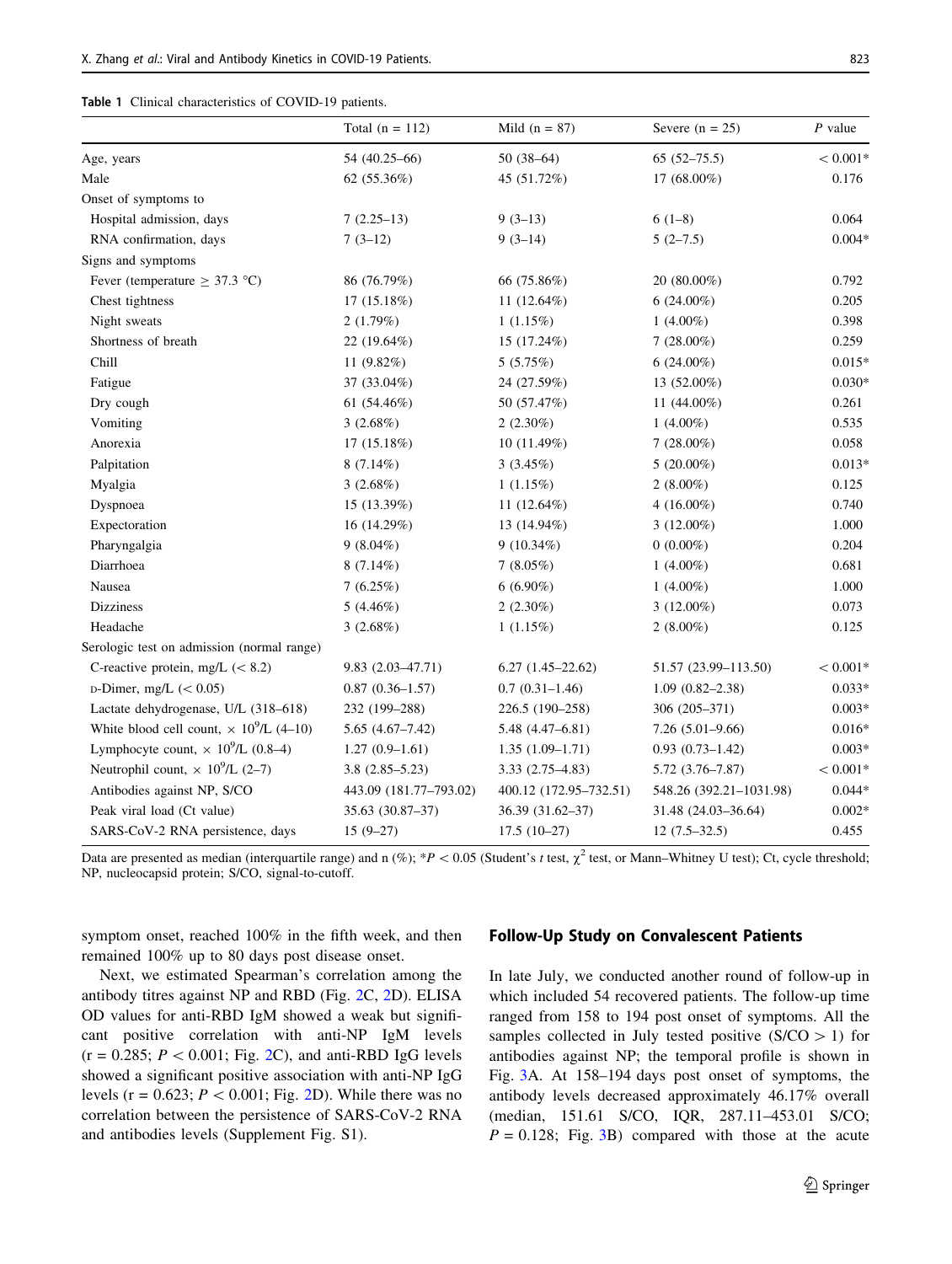<span id="page-4-0"></span>

Fig. 1 SARS-CoV-2 RNA profiles in throat swabs of COVID-19 patients. A Temporal profile of viral load (inversely related to cycle threshold  $[Ct]$  value) in all patients  $(n = 112)$ . Each line represents an individual patient. The thick line shows the trend in viral load using smoothing splines. B SARS-CoV-2 RNA positive rate at different time intervals. C Comparison of peak viral load according to sex.

phase (the period when the viral RNA can be found in a respiratory specimen). Moreover, the median percentage of decrease was 46.31% (IQR 5.37%–68.96%) for antibodies against NP in the mild group, whereas it was 46.02% (IQR 11.01%–65.75%) in the severe group.

## Comparison Between Asymptomatic Individuals and the related Symptomatic Cases

We compared SARS-CoV-2 RNA dynamics and antibody responses between 18 asymptomatic individuals and 17 symptomatic COVID-19 patients, and the asymptomatic individuals were the close contacts of these symptomatic cases. The clinical characteristics of these individuals are

D Relationship between age and peak viral load. E Comparison of peak viral load between mild and severe patients. Results are shown as median and interquartile range; P values were derived from Mann– Whitney U test, or Spearman's test; r values were derived from Spearman's test.

summarized in Table [2](#page-6-0). The symptomatic group tended to have a higher median age and included more males than the asymptomatic group.

In total, 276 throat swabs (127 from 18 asymptomatic individuals and 149 from 17 symptomatic cases) were collected for viral RNA load monitoring. There were no statistically significant differences in the peak Ct value and the persistence of viral RNA between the asymptomatic individuals and the symptomatic cases (Fig. [4A](#page-7-0)–[4C](#page-7-0)). A further 116 serum samples (2–5 per patient) were obtained at different time points and tested for antibodies against NP. The date of diagnosis was set as the starting point to compare the antibody dynamics between the asymptomatic individuals and symptomatic cases. The temporal profile of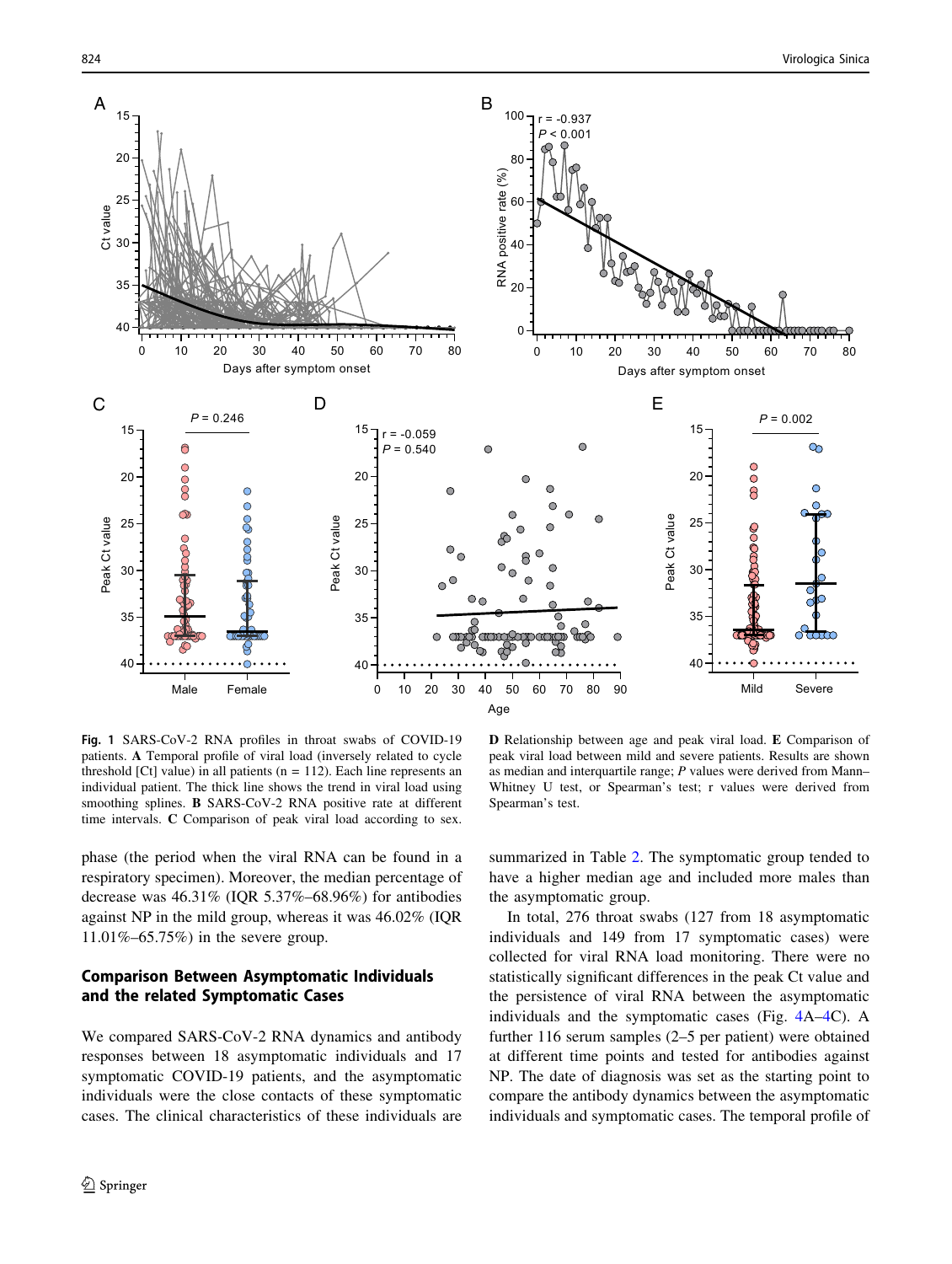<span id="page-5-0"></span>

Fig. 2 Profiles of antibodies against SARS-CoV-2 NP and RBD in COVID-19 patients (n = 112). A Antibodies against SARS-CoV-2 NP and RBD in patients according to sex, age, and disease severity. Results are shown as median and interquartile range; P values were derived from the Mann–Whitney U test. B Seropositive rates of IgM

antibodies is shown in Supplementary Figure S2. Antibody levels against NP were significantly lower in the asymptomatic group (Fig. [4D](#page-7-0)). The serologic conversion of IgG

and IgG against SARS-CoV-2 NP at different intervals. C, D Relationship between levels of antibodies against SARS-CoV-2 NP (C) and RBD (D) measured by ELISA. The  $P$  and r values were derived from Spearman's test.  $*P < 0.05$ ;  $**P < 0.01$ .

occurred earlier in the symptomatic cases than in the asymptomatic carriers, and the IgM seroconversion rate in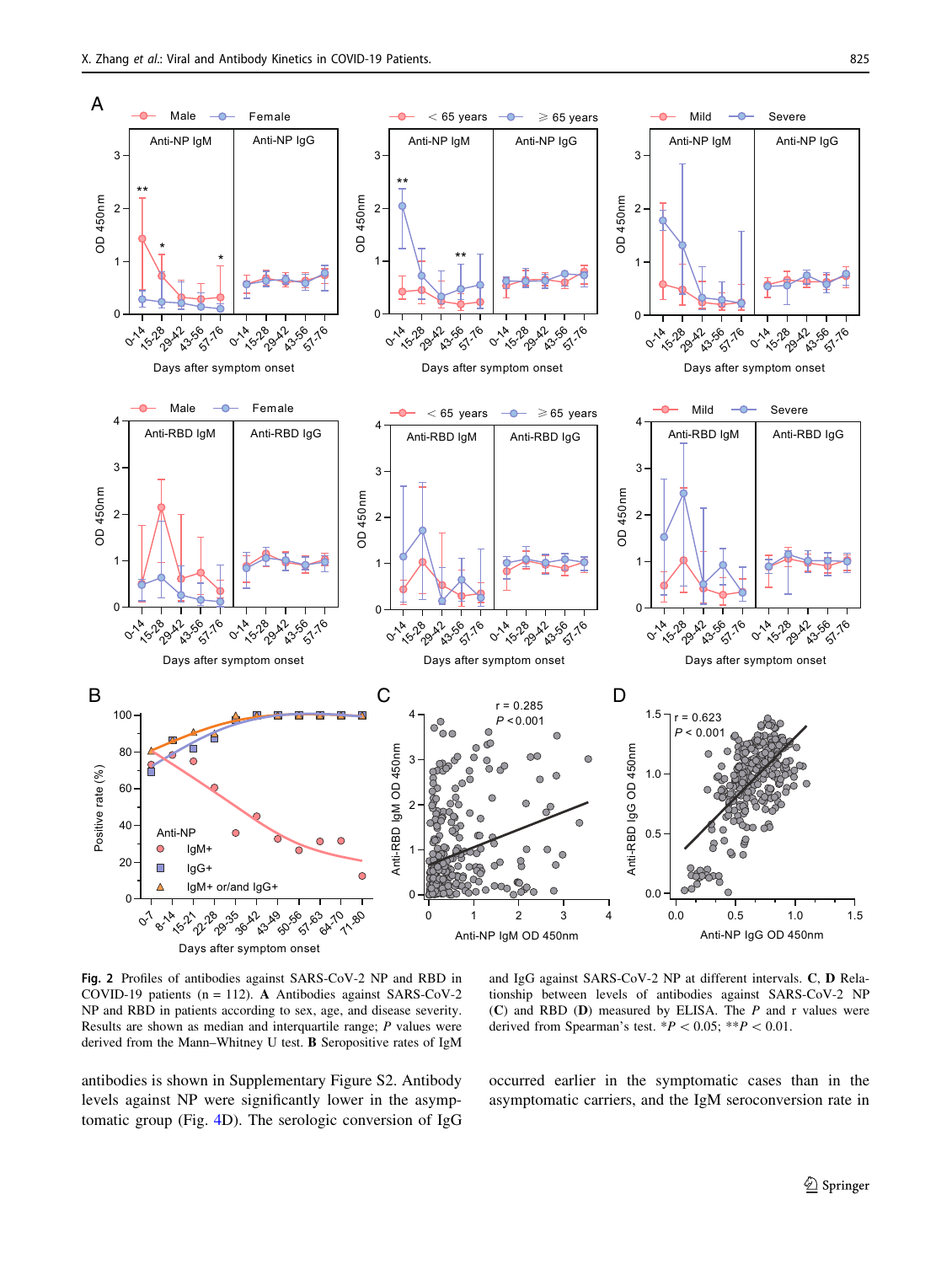<span id="page-6-0"></span>

Fig. 3 Profile of antibodies against SARS-CoV-2 NP measured by CIMA. A Temporal pattern of antibodies to NP in all patients  $(n = 112)$ . Each line represents an individual patient. The thick line shows the trend using smoothing splines. B Dynamic changes in

the asymptomatic group was much lower (16.7% vs 70.6%,  $P = 0.002$ ; Fig. [4](#page-7-0)E).

# **Discussion**

This study illustrates the kinetics of SARS-CoV-2 RNA levels and the antibody responses to SARS-CoV-2 NP and RBD proteins in COVID-19 patients with different illness severities, including mild, severe, and asymptomatic. Compared to the peak viral load of SARS-CoV occurring at approximately 10 days and that of MERS-CoV occurring in the second week after symptom onset (Peiris et al. [2003a](#page-9-0); Oh et al. [2015;](#page-9-0) Oh et al. [2016](#page-9-0)), in the present study, peak viral loads in throat swabs were in most cases already detectable at the initial presentation of symptoms and decreased during hospitalization. This finding is consistent with previous reports (Huang *et al.* [2020;](#page-8-0) To *et al.* [2020\)](#page-9-0) and supports the view that peak transmissibility occurs at or before symptom onset (He et al. [2020](#page-8-0); Rothe et al. [2020\)](#page-9-0). Thus, strategies used to control the spread of SARS-

antibodies against NP in the acute phase (the period when the viral RNA can be found in a respiratory specimen) and 158–194 days post symptoms onset ( $n = 54$ ). The *P* and *r* values were derived from Spearman's test.

CoV may not be applicable to SARS-CoV-2, which require stricter measures based on the viral dynamics. An association between higher viral load and worse outcome has been reported for SARS-CoV and MERS-CoV (Peiris et al. [2003b](#page-9-0); Hung et al. [2004;](#page-8-0) Oh et al. [2016\)](#page-9-0). Similarly, we observed much higher peak viral RNA loads and stronger antibody responses in patients with severe COVID-19 symptoms compared to patients with mild disease. The correlation of antibody responses with disease severity is still unclear. Higher viral load may lead to more severe disease severity and may stimulate the production of antibodies. In turn, a robust antibody response may result in tissue injury and drive the symptoms of COVID-19.

A few studies have reported prolonged shedding of SARS-CoV-2 RNA (Li N et al. [2020;](#page-9-0) Liu et al. [2020](#page-9-0); Xiao et al. [2020;](#page-9-0) Yang et al. [2020](#page-9-0)). Notably, in our study, 5.36% (6/112) of patients showed prolonged viral shedding  $($   $>$  45 days in throat swabs) and five patients among them had two successive swabs that were negative but experienced recurrence of COVID-19, although this may have been due to false-negative RT-qPCR results rather than

Table 2 Characteristics of asymptomatic individuals and the related symptomatic cases.

|                                         | Asymptomatic $(n = 18)$ | Symptomatic $(n = 17)$ | P value    |
|-----------------------------------------|-------------------------|------------------------|------------|
| Age, years                              | 38 (23–55.75)           | $52(37-63)$            | 0.06       |
| Male                                    | 7(38.89%)               | 11 $(64.71\%)$         | 0.181      |
| IgM and IgG against NP peak titre, S/CO | 60.79 (9.99–194.54)     | 302.44 (169.29–567.85) | $< 0.001*$ |
| Peak viral load (Ct value)              | $35.26(32.1-37)$        | $34.3(29.82 - 37)$     | 0.725      |
| RNA persistence, days                   | $2.5(1-8.25)$           | $4(1-20.5)$            | 0.508      |

Data are presented as median (interquartile range) and n (%); \*P < 0.05 ( $\chi^2$  test or Mann–Whitney U test); Ct, cycle threshold; NP, nucleocapsid protein; S/CO, signal-to-cutoff.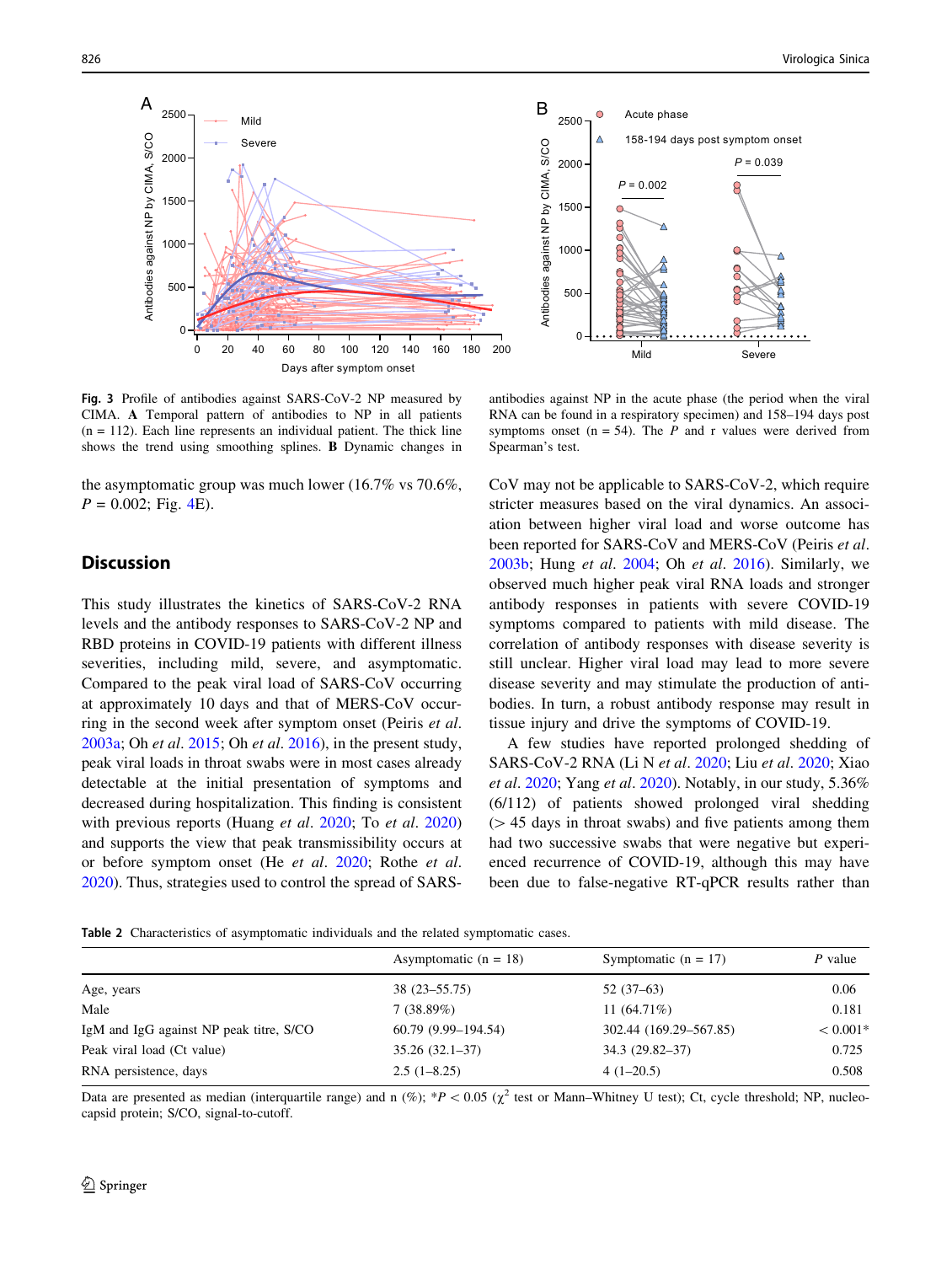<span id="page-7-0"></span>

Fig. 4 SARS-CoV-2 RNA and antibody dynamics in asymptomatic patients ( $n = 18$ ) and symptomatic cases ( $n = 17$ ). A Temporal profile of viral RNA load (inversely related to cycle threshold [Ct] value). Each line represents an individual patient. The thick line shows the trend in viral load using smoothing splines. B, C Peak viral RNA load

actual recurrence or reinfection (Xiao et al. [2020\)](#page-9-0). Another patient tested positive for SARS-CoV-2 RNA  $> 45$  days post-symptom onset. However, antibody responses in these six patients did not differ from those in other patients. These data indicate that self-quarantine and regular monitoring of viral RNA levels are necessary in patients who have recovered from COVID-19, even after they have had 2 consecutive negative nucleic acid tests and met the discharge criteria.

All patients in this study achieved antibody seroconversion within a month post symptom onset. IgM is usually produced before IgG during viral infections (Aljumaili et al. [2014;](#page-8-0) Singh et al. [2015](#page-9-0); Samanta and Willis [2016](#page-9-0)). This was also true in the case of SARS-CoV-2 infection: the median time for seroconversion was 17 days post symptom onset for anti-NP IgM and 20 days after the onset for anti-NP IgG. However, this finding contradicts earlier observations that the IgG response occurred simultaneously

(B) and persistence of viral RNA (C) in asymptomatic patients and symptomatic cases. D Antibodies against NP measured by CIMA. E Seropositivity of antibodies against NP at different intervals measured by ELISA. Results are shown as median and interquartile range; P values were derived from the Mann–Whitney U test.

with or slightly earlier than the IgM response (To *et al.* [2020](#page-9-0); Zhao et al. [2020](#page-9-0)). Some factors might have contributed to the variation in antibody response in different studies, including the frequency of specimen collection and different test kits with diverse specificity and sensitivity. Previous studies investigating the kinetics of antibodies to SARS-CoV-2 are limited to around 40 days after the onset of symptoms (Long et al. [2020a,](#page-9-0) [2020b](#page-9-0); Okba et al. [2020](#page-9-0); To et al. [2020;](#page-9-0) Zhao et al. [2020](#page-9-0)). The antibody response in patients following MERS-CoV infection could last more than 34 months after onset (Payne et al. [2016\)](#page-9-0), and antibodies could still be detected up to 36 months post infection in 89% of individuals with SARS-CoV infection (Cao et al. [2007](#page-8-0)).

In this study, we described for the first time the 6-month longitudinal dynamics of the antibody response to SARS-CoV-2 in a cohort of COVID-19 patients. Our data showed that antibodies against SARS-CoV-2 NP can persist more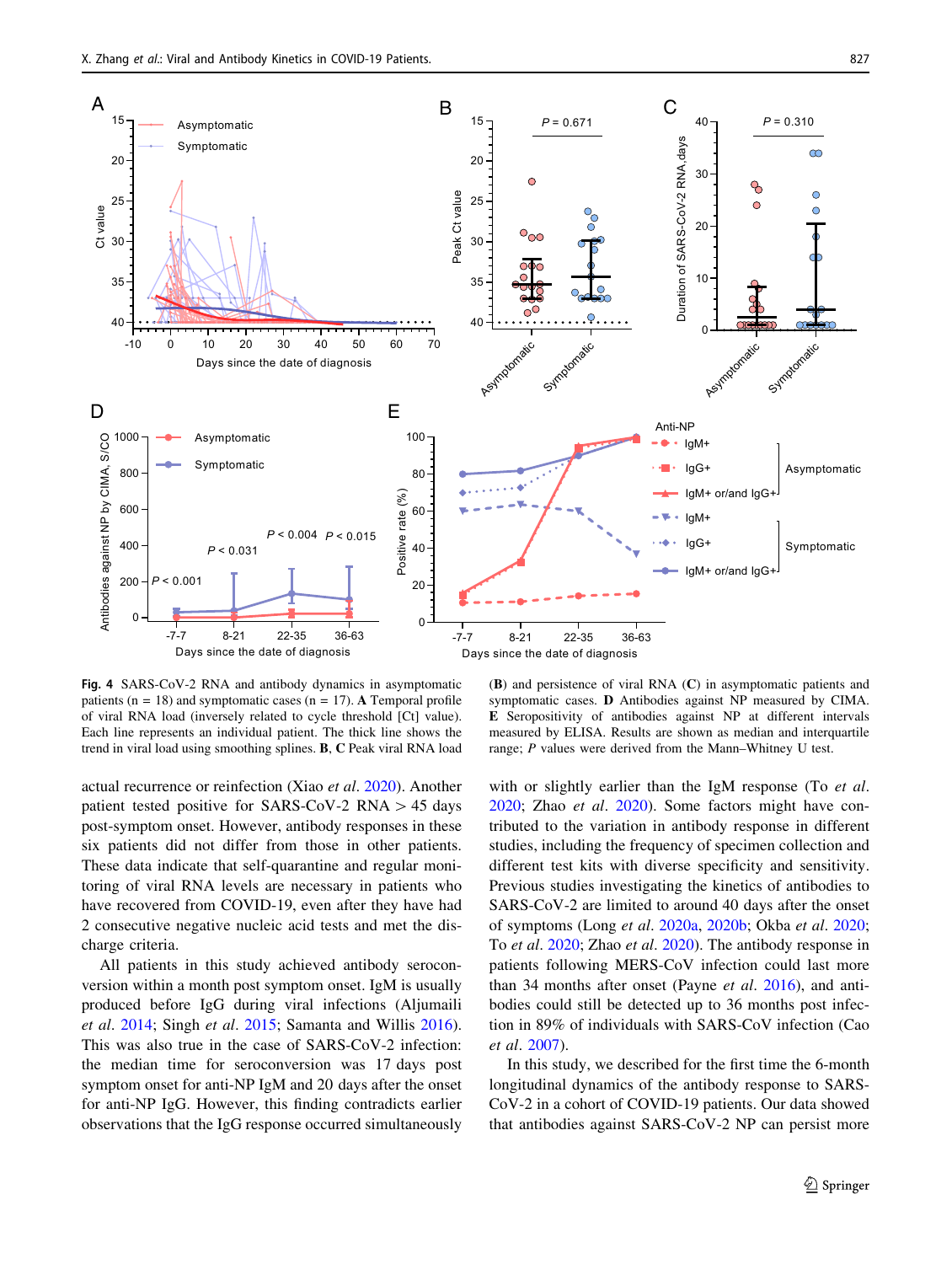<span id="page-8-0"></span>than 194 days post illness onset, but most patients showed a variable degree of reduction in antibody levels. Although the antibody level was higher in patients with more severe symptoms in the acute phase, the degree of reduction was around 46% in the late convalescent stage (158–194 days after the onset) in both mild and severe patients. Whether the magnitude of antibody levels in the convalescent sera could prevent re-infection of SARS-CoV-2 is unknown and needs further research. Moreover, due to the decreasing trend observed in present study, antibodies to SARS-CoV-2 may disappear over a period of 18 months, suggesting the necessity of vaccine development.

The number of cases of asymptomatic SARS-CoV-2 infection is increasing rapidly (Chang et al. 2020; Li R et al. [2020](#page-9-0); Team [2020\)](#page-9-0). Asymptomatic individuals may be unaware of their infection status and therefore unknowingly transmit the virus to others if they are not isolated for medical observation. We monitored changes in viral RNA loads in throat swabs and serum antibody levels in several asymptomatic cases and symptomatic cases. In the former group, SARS-CoV-2 RNA persisted for a shorter time compared to the latter group and the anti-NP antibody levels were lower. Delayed IgG seroconversion and a lower IgM seropositive rates were observed in asymptomatic individuals, suggesting that asymptomatic individuals had a weaker immune response to SARS-CoV-2 infection and the antibody levels had a great potential to predict the progression of COVID-19.

Our study had some limitations. Firstly, we reported the viral RNA cycle threshold value, which does not distinguish between active and dead virus. Secondly, the time points of the sample collection were irregular and mainly relied on physician's judgement, with some specimens collected after long intervals. Finally, given the small sample size, our results must be interpreted with caution and validated in a larger cohort.

In summary, we have determined the dynamics of the antibody response to SARS-CoV-2 up to 6 months after the onset of COVID-19 at a population level. IgM was detected earlier than IgG, and disappeared in most cases at around 4–6 weeks after symptoms onset, while IgG could last for more than 194 days after the onset, but patients showed approximately 46% reduction in antibody levels compared with the acute phase. These data imply that the antibody may persist for quite a long time and the vaccine could provide protection against SARS-CoV-2 infection. Delayed IgG seroconversion and a lower IgM seropositive rate were observed in asymptomatic individuals, indicating that asymptomatic individuals had a weak immune response to SARS-COV-2 infection.

Acknowledgements We are grateful to the patients enrolled in this study and to the nurses that assisted in the patient management and

the collection of blood samples. This work was partly supported by grants from the National Science and Technology Major Project of China (2018ZX10301202-003) and the Collaboration and Innovation Health Care Major Project of Guangzhou (201803040013).

Author Contributions XZ and JH conceived and designed the study. QL, Z Lu and YJ had roles in the patient recruitment, sample preparation and clinical data collection. Y Wang, Z Liu and HL performed the viral RNA and antibody detection experiments, data collection and analysis. SL, YL and XH had roles in statistical analysis. XZ and SL wrote the manuscript. JS, Y Wu and XX contributed to data interpretation and critical revision of the manuscript. All authors reviewed and approved the final version of the manuscript.

# Compliance with Ethical Standards

Conflict of interest The authors declare that they have no conflict of interest.

Animal and Human Rights Statement Additional informed consent was obtained from all patients for which identifying information is included in this article.

# References

- Aljumaili ZK, Alsamarai AM, Najem WS (2014) Cytomegalovirus seroprevalence in women with bad obstetric history in Kirkuk, Iraq. J Infect Publ Health 7:277–288
- Cao WC, Liu W, Zhang PH, Zhang F, Richardus JH (2007) Disappearance of antibodies to SARS-associated coronavirus after recovery. N Engl J Med 357:1162–1163
- Chan JFW, Lau SKP, To KKW, Cheng VCC, Woo PCY, Yuen KY (2015) Middle east respiratory syndrome coronavirus: another zoonotic betacoronavirus causing SARS-like disease. Clin Microbiol Rev 28:465–522
- Chang D, Xu H, Rebaza A, Sharma L, Dela Cruz CS (2020) Protecting health-care workers from subclinical coronavirus infection. Lancet Resp Med 8:e13
- Cheng VCC, Lau SKP, Woo PCY, Yuen KY (2007) Severe acute respiratory syndrome coronavirus as an agent of emerging and reemerging infection. Clin Microbiol Rev 20:660-694
- Guan WJ, Ni ZY, Hu Y, Liang WH, Ou CQ, He JX, Liu L, Shan H, Lei CL, Hui DSC, Du B, Li LJ, Zeng G, Yuen KY, Chen RC, Tang CL, Wang T, Chen PY, Xiang J, Li SY, Wang JL, Liang ZJ, Peng YX, Wei L, Liu Y, Hu YH, Peng P, Wang JM, Liu JY, Chen Z, Li G, Zheng ZJ, Qiu SQ, Luo J, Ye CJ, Zhu SY, Zhong NS, China Medical Treatment Expert Group for C (2020) Clinical characteristics of coronavirus disease 2019 in China. N Engl J Med 382:1708–1720
- He X, Lau EHY, Wu P, Deng X, Wang J, Hao X, Lau YC, Wong JY, Guan Y, Tan X, Mo X, Chen Y, Liao B, Chen W, Hu F, Zhang Q, Zhong M, Wu Y, Zhao L, Zhang F, Cowling BJ, Li F, Leung GM (2020) Temporal dynamics in viral shedding and transmissibility of COVID-19. Nat Med 26:672–675
- Huang JT, Ran RX, Lv ZH, Feng LN, Ran CY, Tong YQ, Li D, Su HW, Zhu CL, Qiu SL, Yang J, Xiao MY, Liu MJ, Yang YT, Liu SM, Li Y (2020) Chronological changes of viral shedding in adult inpatients with COVID-19 in Wuhan, China. Clin Infect Dis. <https://doi.org/10.1093/cid/ciaa631>
- Hung IF, Cheng VC, Wu AK, Tang BS, Chan KH, Chu CM, Wong MM, Hui WT, Poon LL, Tse DM, Chan KS, Woo PC, Lau SK,